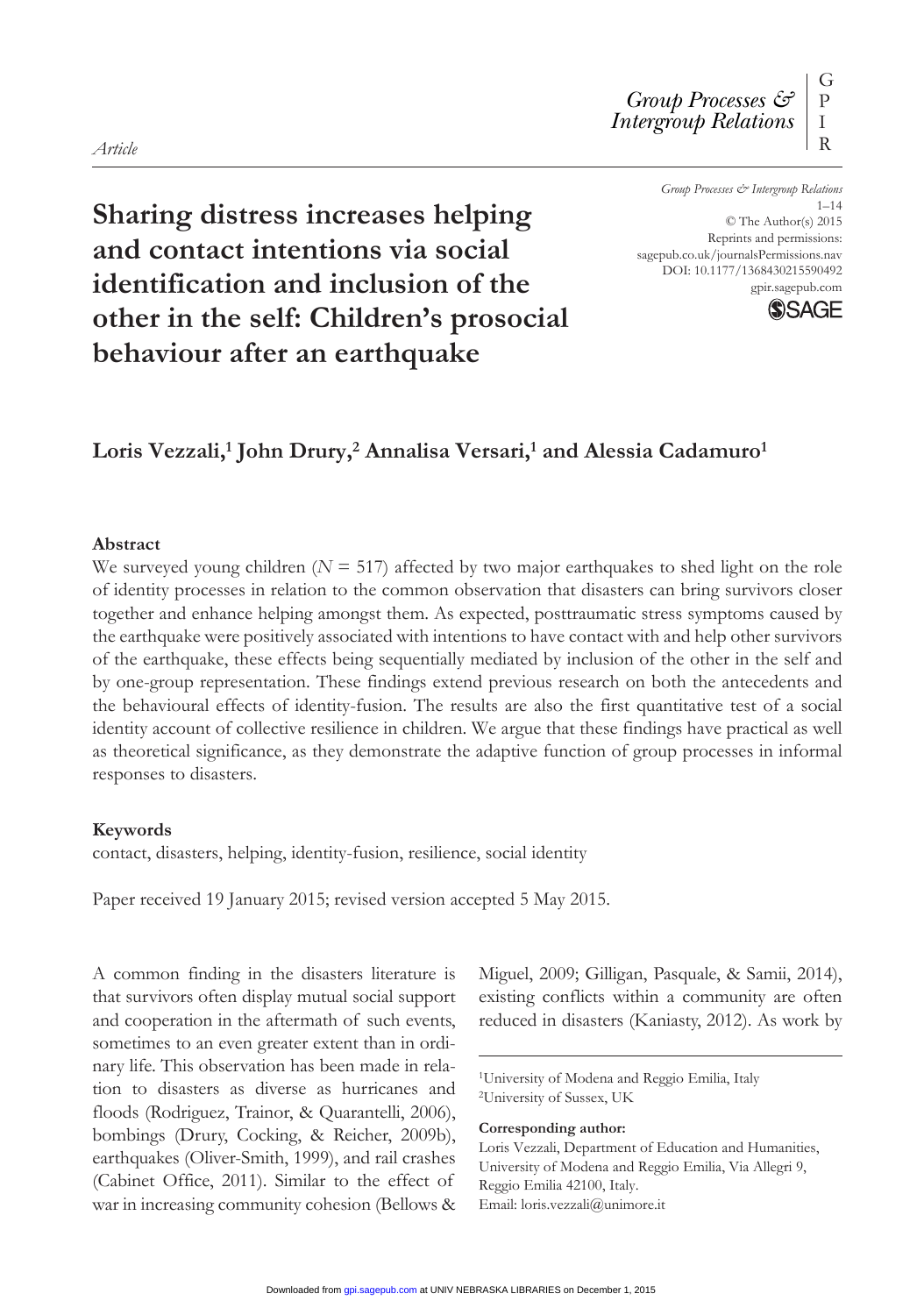Kaniasty and Norris has shown, the stress engendered by the disaster activates support networks among survivors plus those outside the affected area—whose actions to some extent (and at least for a limited period) counteract the negative effects of this stress (Kaniasty, 2012; Norris & Kaniasty, 1996).

Accompanying these solidarity behaviours, those affected by disasters report a change in how they perceive or feel about their relationship with others in the affected group. Thus they often describe a stronger sense of "community" (Carrington, 2014), a feeling of "we-ness" with fellow survivors (Clarke, 2002), and a greater "closeness" or "togetherness" with other individuals caught up in the disaster (Jacob, Mawson, Payton, & Guignard, 2008; Mawson, 2007), a feeling denoted as "communitas" by anthropologists (Jencson, 2001).

Indeed, these phenomena seem to be connected. It is the shared suffering and distress of the disaster that appears to create an enhanced sense of community within which people are more likely to give each other social support (Kaniasty & Norris, 1999). These postdisaster transformed relations have variously been referred to as an "altruistic community" (Barton, 1969), "therapeutic community" (Fritz, 1961/1996), or even a "paradise in hell" (Solnit, 2009), since the common suffering entailed by the disaster itself creates a kind of mass democratization or even communism:

Since the dangers in disasters come from outside the system and indiscriminately affect persons of all groups and statuses, there is a temporary breakdown in social class, ethnic group, and other hierarchical status distinctions, and a general democratization of the social structure. The reference changes from "only I have suffered" to "all of us have suffered; we are all in it together." This is the basis for the widespread feeling of community and equality of suffering found in disasters. (Fritz, 1961/1996, p. 58)

In social psychological terms, the changes in understandings of relations with others in the

affected group are changes in self or identity, in which one becomes closer to these others, either fusing with other individuals such that the other becomes included in the self (IOS; Aron, Aron, & Smollan, 1992) or sharing a common social identity with them (Turner, Hogg, Oakes, Reicher, & Wetherell, 1987). While the concepts of identity-fusion and social identification are similar, and in measurement terms may be treated as tapping into similar things (Postmes, Haslam, & Jans, 2013), some suggest that there are important conceptual and empirical differences between them. Thus Gómez et al. (2011) argue that, in cases of identity-fusion, connectedness is more interpersonal, whereas social identification connectedness is based on category membership where members are seen as interchangeable. They suggest that highly "fused" people do not focus on the group as a relatively abstract social category, but instead see it more like a "family" consisting of members who each share a common bond. This perspective is consistent with the basic tenets of the common ingroup identity model (CIIM; Gaertner & Dovidio, 2000, 2012). The CIIM states that conditions which foster perceptions that ingroup and outgroup are included in a superordinate category change group representations from "us" and "them" to a superordinate "we," in turn improving intergroup relations. In fact, when individuals perceive themselves as members of a common group, former outgroup members are accorded the positive evaluations and behaviours generally reserved to the ingroup.

Conceptually, it might be argued that identityfusion itself can imply some degree of social categorization in that one or more individuals are being grouped with self and distinguished from other individuals. And empirically, there is evidence that shared social identity and identityfusion each have the same kinds of effects in increasing helping and other positive behaviours toward others in the group. This is the case both generally (Levine, Prosser, Evans, & Reicher, 2005; Swann et al., 2014) and in the case of disasters. Thus experimental simulations of an evacuation found that enhanced social identification increased willingness to stop to help fallen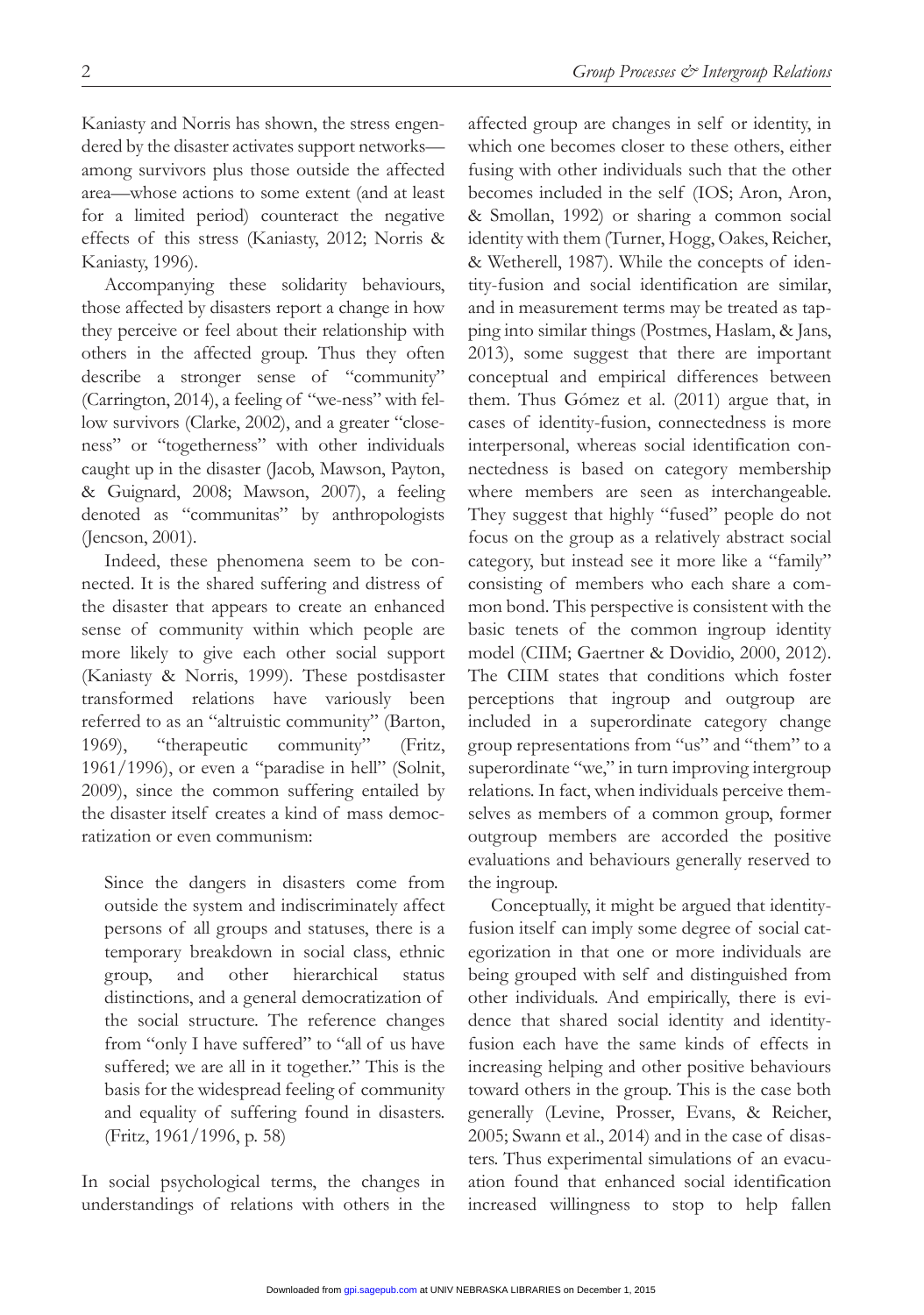strangers (Drury, Cocking, Reicher, Burton, et al. 2009); and survey evidence following the 2013 Boston Marathon bombing showed that identityfusion increased support-giving to victims (Buhrmester, Fraser, Lanman, Whitehouse, & Swann, 2015).

While these existing studies are useful, they do not represent strong tests of the possible processes underlying the "altruistic community" behaviour described at the outset of this paper. First, the studies of identity-fusion do not test whether it can be enhanced by shared distress; and while they explain the behaviour of people outside the disaster wanting to give help (Buhrmester et al., 2015), they did not sample from survivors themselves. Second, the studies that showed the role of common fate in enhancing social identification and thereby increasing social support in disasters were either small-scale and mostly qualitative (Drury, Cocking, & Reicher, 2009a; Drury et al., 2009b) or relied on role-play (Drury, Cocking, Reicher, Burton, et al., 2009).

Therefore, a first aim of the present study is to examine for the first time whether the identity processes described before mediate the relationship between experiences of distress following the disaster and postdisaster social support. Hypotheses will be tested amongst a large sample of people who were actually affected by the events. A second aim of the study, and a second way that it is novel, concerns the nature of the sample. The processes described before, whereby a common distress changes self and relations with others have, as far as we are aware, only been tested on adults. One exception is Bokszczanin's (2012) longitudinal survey of adolescents who experienced a flood in Piechowice, Poland. This found that prosocial behaviour was common among young people; their engagement in providing others with social support predicted a greater sense of community and expectations of support. However, this study did not look at the predictors of giving social support, and no study to date, to our knowledge, has tested among young child survivors the chain from shared distress to the intentions to support other survivors (in addition providing evidence for the underlying psychological processes). Yet children

are also affected by disasters, and indeed sometimes are particularly vulnerable.

In fact, children exposed to disasters very often show symptoms of psychological distress, emotional problems, and sometimes disorders, including posttraumatic stress disorder (PTSD; Gurwitch, Kees, & Becker, 2002; Kar & Bastia, 2006; La Greca, Silverman, Lai, & Jaccard, 2010). Posttraumatic stress symptoms include intrusive memories, avoidance, hyperarousal, and numbing, all factors that can severely impair individuals' and, especially, children's psychological functioning (Furr, Corner, Edmunds, & Kendall, 2010). As a consequence, in the aftermath of a natural disaster children may suffer severe cognitive consequences, such as lower academic achievement (Weems et al., 2013). Compared to adults, children could also be overly sensitive to contextual influences, such as dysfunctional reactions of their parents (Lambert, Holzer, & Hasbun, 2014), with the consequence of being less able to cope with the traumatic event (Furr et al., 2010). For instance, they may make a greater use of maladaptive coping strategies, which is likely to prevent an effective processing of the event and, as a result, a reduced ability to manage the stress (Cadamuro, Versari, Vezzali, & Trifiletti, in press).

Given the pervasiveness of detrimental consequences of natural disasters among children, it is especially important to examine the psychological processes helping them to face more effectively the traumatic event. Therefore, we examined responses postdisaster among a sample of children. Results may indicate for the first time not only whether distress can foster prosocial behaviour, but also the processes eventually driving this effect at a young age.

### **The Present Research**

Before describing the specific hypotheses and design, we briefly describe the disaster experienced by our participants. Two large earthquakes struck the north Italian region of Emilia-Romagna in May 2012. In the province of Modena, the quake caused 27 deaths and damage to a number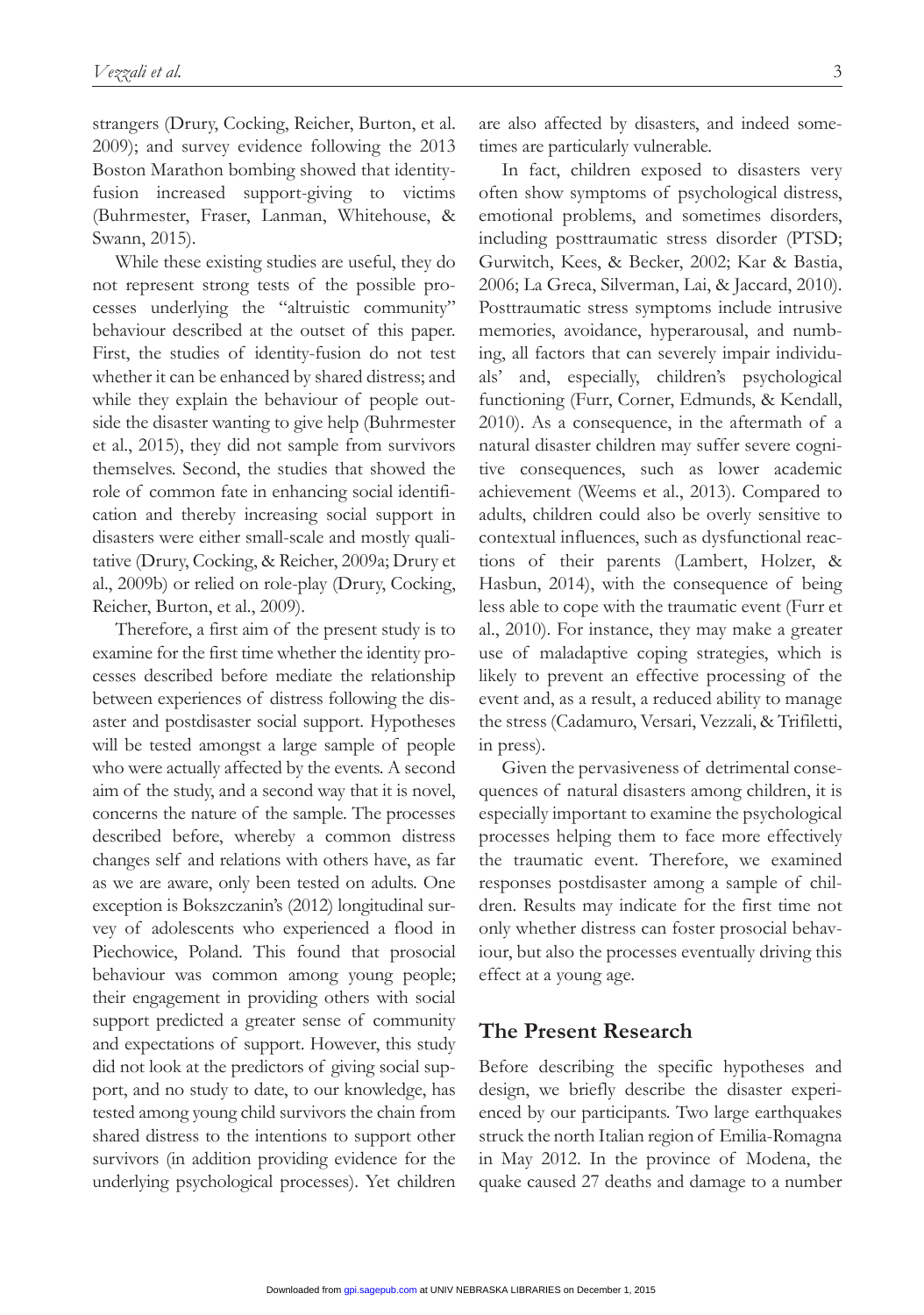

**Figure 1.** Hypothesized path model. IOS = Inclusion of the other in the self.

of buildings. Aftershocks continued for several months, which caused distress to many people. Among schoolchildren between 6 and 10 years of age who were exposed to the earthquake, there was evidence of PTSD symptoms (Cadamuro & Versari, 2012).

Based on the literature and theory described before, we examined the following relationships among variables for a large sample of elementary school children in Modena. Specifically, we tested the four-level model presented in Figure 1. First, we took a measure of posttraumatic stress symptoms. While this measured individual distress in relation to the potentially traumatic event of the earthquake (such as bad memories and difficult emotions), since the items referred to the common context of the earthquake that each child knew that others had experienced, in line with the literature reviewed, we hypothesized that high scores here would be associated with stronger perceived closeness to other disaster survivors. Thus posttraumatic stress symptoms served as the independent variable (first-level) and IOS (Aron et al., 1992), which is our measure of psychological closeness (second-level), was tested as the first-level mediator. One-group representation (third-level) was entered as second-level mediator. According to the CIIM (Gaertner & Dovidio, 2000, 2012), perceiving others as closer to the self should favour their inclusion in a common ingroup; therefore we hypothesized that perceiving other child survivors as closer to the self should mediate the effect of posttraumatic stress symptoms on enhanced perceptions of being part of a common group.

The dependent variables were helping intentions and, since the "altruistic community" hypothesis would lead us to expect friendlier and more harmonious relations among those affected by the earthquake, contact intentions (fourthlevel). Based on self-categorization theory (Turner et al., 1987) and more specifically on the CIIM (Gaertner & Dovidio, 2000, 2012), we expected that stronger one-group perceptions should be positively associated with intentions both to have contact with and to help other children affected by the earthquake. The rationale is that individuals both see others as self and accord a preference to ingroup members, hence they are more likely to want to meet and help people perceived as belonging to the ingroup (Nier et al., 2001; see also Haslam, Reicher, & Levine, 2012). As shown in Figure 1, we included direct paths from IOS to both contact and helping intentions, as there is evidence that identity-fusion increases helping (Swann et al., 2014) and we acknowledge that feeling closer to the other survivors may have a residual direct effect on the desire to meet and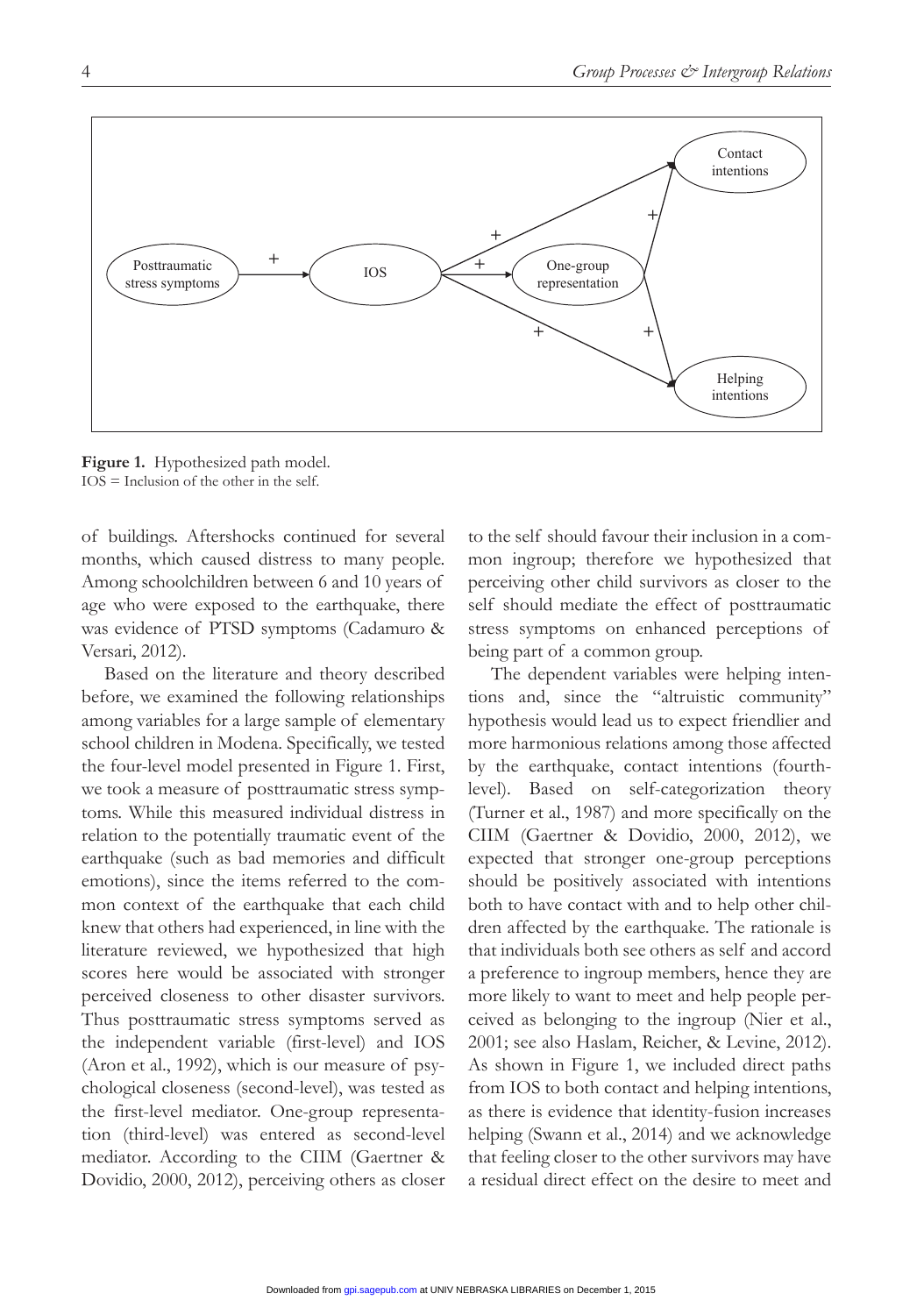help them without necessarily leading to feeling part of the same group. Finally, we tested five different alternative models using the same variables to give us confidence that our analysis was not only plausible but also persuasive.

# **Method**

#### *Participants and Procedure*

The sample was composed of 517 children (254 males, 263 females), recruited from five primary schools in the province of Modena. Of these 517 participants, 395 were Italian and 122 were immigrant. Immigrant children were mostly from Asia (41.8%), followed by Africa (37.7%), Eastern Europe (19.7%), and Southern America (0.8%). The schools were selected by identifying areas heavily struck by the earthquake (between 5 and 12 km from the epicenter). The mean age was 9 years 6 months (age ranged from 7 years 7 months to 12 years 9 months). Participants were asked to complete questionnaires during classes approximately six months after the two powerful earthquakes of May 2012, but when tremors were just ended. The survey was presented as a research study on the consequences of the earthquake. Prior to conducting the study, we secured the consent of the children's parents, teachers, and school heads.

### *Measures*

*Posttraumatic stress symptoms.* We assessed posttraumatic stress symptoms with the Impact of Event Scale (IES; Horowitz, Wilner, & Alvarez, 1979). This instrument has been used with both adult and child samples, including survivors of natural disasters (e.g., Green et al., 1994). The scale consists of 15 items assessing distress produced by a specific traumatic event (e.g., "I had bad dreams related to the event"). Respondents had to rate the frequency of symptoms in the past 7 days on a 4-point scale  $(0 = not at all; 1 = rarely;$ 2 = *sometimes*; 3 = *often*). Following Horowitz et al.'s (1979) instructions, for each item, scores were first transformed: participants responding "not at all" received a score of 0; participants

responding "rarely" were assigned a score of 1; participants responding "sometimes" were attributed a score of 3; participants responding "often" were given a score of 5. Then we computed the sum of these items ( $\alpha$  = .78). Possible scores range from 0 to 75: scores from 0 to 8 indicate that the event has not had a meaningful impact; scores from 9 to 25 indicate that the event may have had an impact; scores from 26 to 43 reflect a powerful impact of the event; scores from 44 to 75 indicate a severe impact of the event, which could potentially alter participants' cognitive functioning (Horowitz et al., 1979). High scores in this scale signal the presence of intrusion and avoidance symptoms which, although they represent possible indicators of PTSD, are not sufficient to make a diagnosis of PTSD according to current criteria of the *Diagnostic and Statistical Manual of Mental Disorders, Fifth Edition* (DSM-V) by American Psychiatric Association (2013).

*Inclusion of the other in the self (IOS).* Children were asked to indicate the psychological closeness to an unknown child attending to the same school as the participant and who like him/her was involved in the earthquake. One item was used, based on the scale by Aron et al. (1992). The scale consisted of four pairs of circles varying in their degree of overlap between the self as one circle and the other child as another circle. Children were asked to choose the pair of circles that best described their closeness to the other child. The choices varied from 1 (*no overlap*) to 4 (*highest degree of overlap*).

*One-group representation.* One-group representation was assessed with a single item (see Gaertner, Mann, Murrell, & Dovidio, 1989). Specifically, participants were asked to indicate their agreement with the following statement: "Children involved in the earthquake belong to the same group, the group of children." A 4-step scale was used, ranging from 1 (*absolutely not*) to 4 (*absolutely yes*).

*Contact intentions.* We used three items, adapted from Cameron and Rutland (2006), and from Vezzali, Capozza, Stathi, and Giovannini (2012). Children were asked, if they met at the park an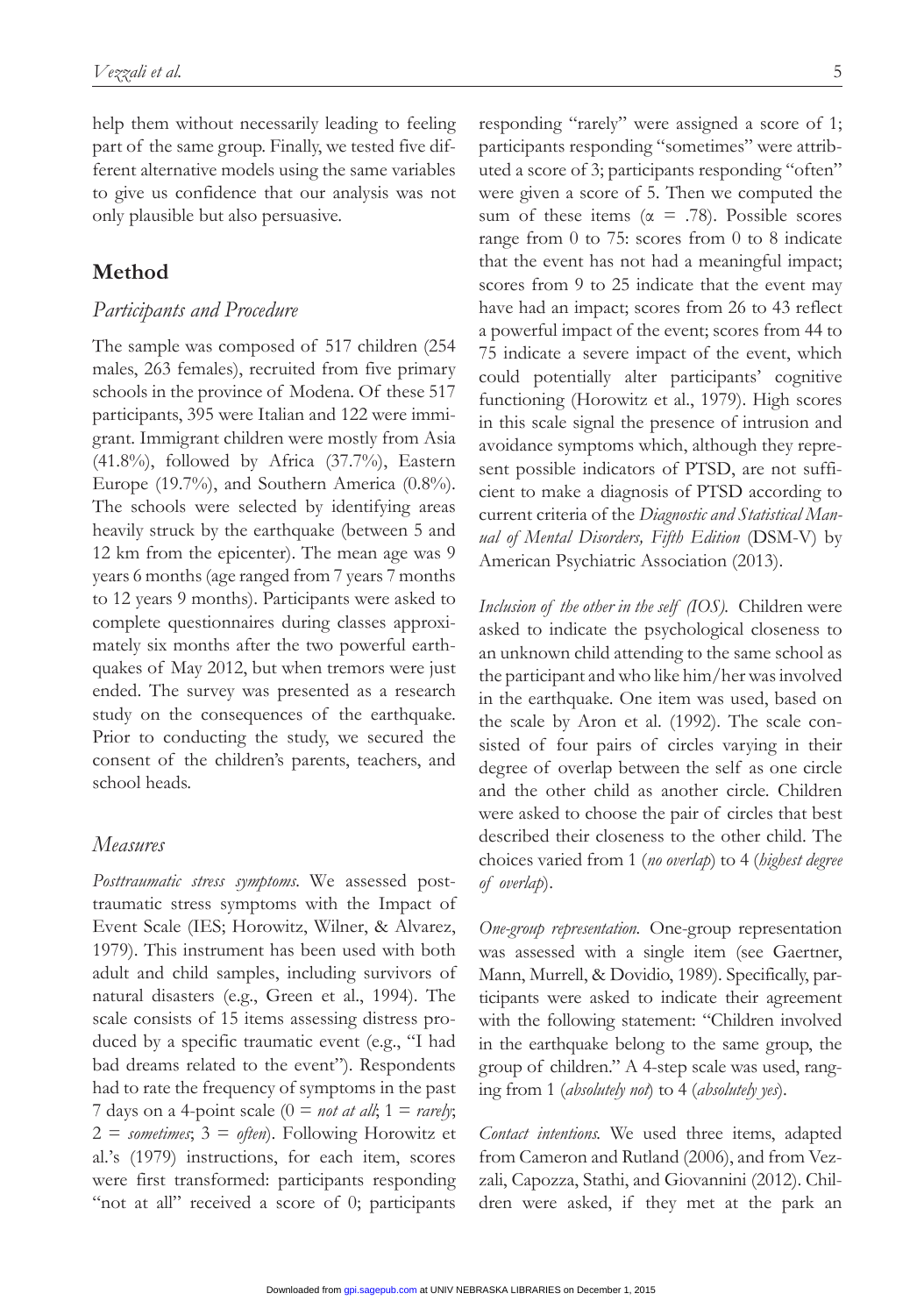unknown child involved in the earthquake as they were, whether they would like to meet, play, and have an ice cream with him/her. A 4-step response scale was used (1 =*absolutely not*, 4 = *absolutely yes*). Items were combined in a single index of intentions to meet other child survivors ( $\alpha = .75$ ).

*Helping intentions.* We adapted three items from Vezzali, Stathi, et al. (in press), asking whether in the school context participants would help an unknown child involved in the earthquake as they are writing a text, doing mathematics, and finding a book s/he has lost. We used 4-step scale ranging from 1 (*absolutely not*) to 4 (*absolutely yes*). The three items were averaged in a single index of intentions to help child survivors ( $\alpha = .68$ ).<sup>1</sup>

We conducted a confirmatory factor analysis to test convergent and discriminant validity of the measures (LISREL 8.71; Jöreskog & Sörbom, 2004). A model with five latent variables was tested, corresponding to the measures presented before. In the analysis, IOS and one-group representation were measured by one indicator (corresponding to the item used for measuring each of the two constructs; error variance was fixed to zero); for the remaining constructs, we constructed parcels (three parcels for the measure of posttraumatic stress symptoms; two parcels each for contact and helping intentions) by following the procedure of item-to-construct balance suggested by Little, Cunningham, Shahar, and Widaman (2002). The goodness of fit of the model was assessed by using the chi-square test, the standardized root mean square residual (SRMR), the root mean square error of approximation (RMSEA), and the comparative fit index (CFI). An acceptable fit to the data is indicated by a  $\chi^2/df$  ratio of less than 3, an SRMR equal or less than .08, an RMSEA equal or less than .06, and a CFI equal or greater than .95 (Hu & Bentler, 1999).

The model fitted the data well:  $\gamma^2(19) = 33.23$ ,  $p = .023$ ;  $\gamma^2/df = 1.75$ ; SRMR = .024; RMSEA = .038; CFI =  $0.99$  Factor loadings were satisfactory (all  $\geq$  .42, *ps* < .001), indicating convergent validity. With respect to discriminant validity, correlations between latent variables were either nonsignificant or different from 1,  $p < .05$ . Thus, the constructs examined were indeed distinct.

### **Results**

### *Preliminary Analyses*

Descriptive statistics and correlations among latent variables (tested in the confirmatory factor analysis described before) are presented in Table 1. As can be noted, posttraumatic stress symptoms were on average rather high, indicating that the earthquake had a powerful impact on children (see Horowitz et al., 1979). As indicated by one-sample *t*-test analyses, perceived closeness to other child survivors and perceptions to be one group were higher than the midpoint (2.5) of the scale,  $t s(516) > 9.07$ ,  $p s <$ .001, suggesting that participants felt closer to the other survivors and generally perceived themselves as a single group with the other children. The fact that contact and helping intentions were also sensibly higher than the midpoint of the scale, *t*s(516) > 31.35,  $ps < .001$ , indicate that respondents were strongly inclined to meet and help other children in their same situation.

As can be noted in Table 1, posttraumatic stress symptoms were positively associated with all variables, except with one-group representation. IOS was positively associated with onegroup representation and the two types of behavioural intentions. Finally, one-group representation was positively associated with both contact and helping intentions.

To test predictions, a path analysis with latent variables was conducted by using the indicators tested in the confirmatory factor analysis (LISREL 8.71; Jöreskog & Sörbom, 2004). We tested the four-level model presented in Figure 1. Moreover, the correlation between contact and helping intentions was allowed (see Table 1).

The model fitted the data well:  $\gamma^2(22) = 50.43$ ,  $p = .00051$ ;  $\gamma^2/df = 2.29$ ; SRMR = .055; RMSEA  $= .049$ ; CFI  $= 0.98$ . Results are presented in Figure 2. In line with expectations, posttraumatic stress symptoms were positively associated with IOS. In turn, IOS was positively associated both with one-group representation and with the two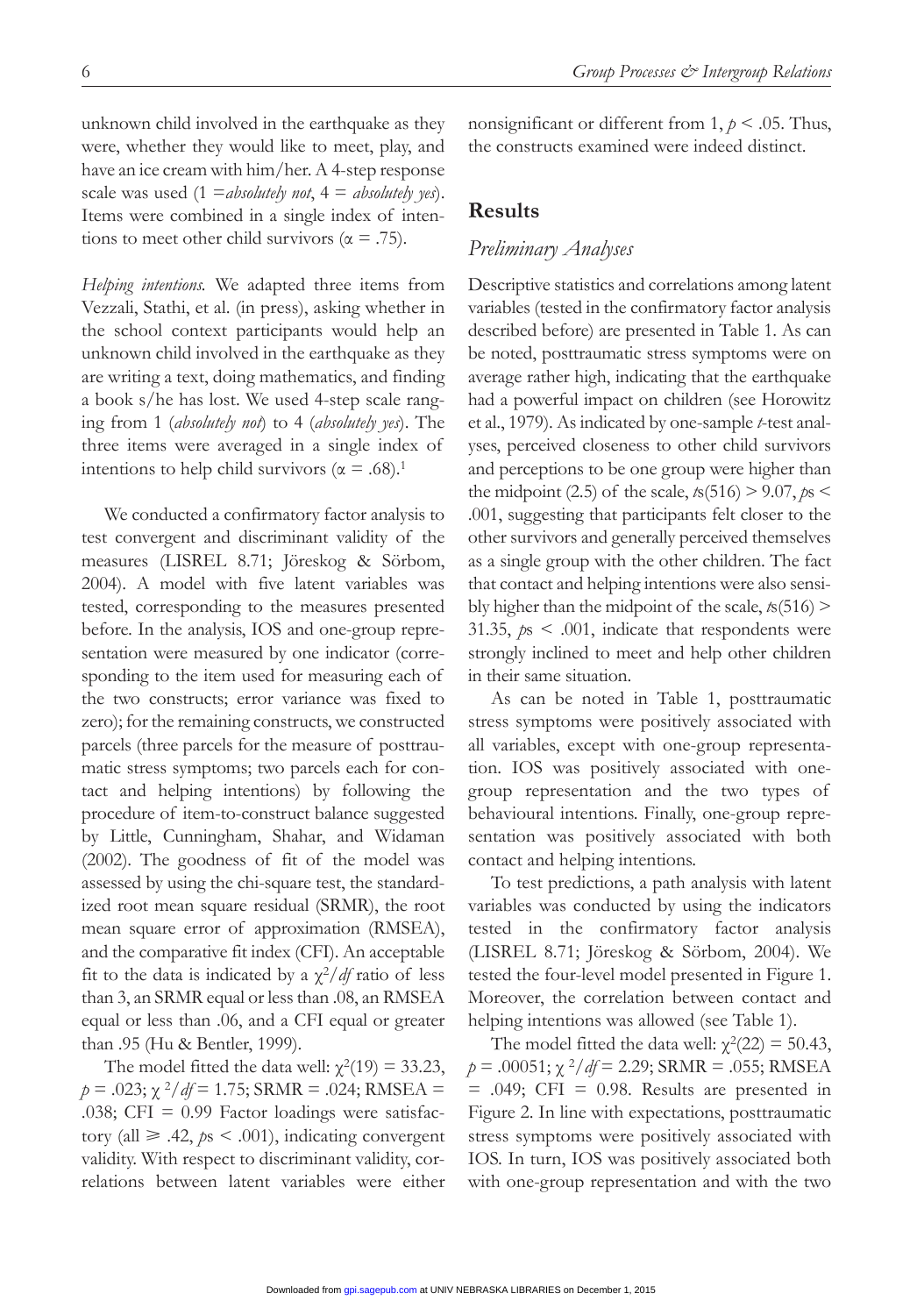|                                  |         |          | 3        | 4        |      |
|----------------------------------|---------|----------|----------|----------|------|
| 1. Posttraumatic stress symptoms |         |          |          |          |      |
| 2. IOS                           | .17***  |          |          |          |      |
| 3. One-group representation      | .06     | $.24***$ |          |          |      |
| 4. Contact intentions            | $.17**$ | $.43***$ | $23***$  |          |      |
| 5. Helping intentions            | $28***$ | $32***$  | $.14***$ | $.56***$ |      |
| M                                | 38.85   | 2.87     | 3.44     | 3.35     | 3.52 |
| SD                               | 13.98   | 0.93     | 0.74     | 0.62     | 0.51 |
|                                  |         |          |          |          |      |

**Table 1.** Descriptive statistics and correlations among latent variables  $(N = 517)$ .

*Note*. For all measures, the response scale ranges from 1 to 4, with the exception of posttraumatic stress symptoms (scale ranging from 0 to 75).  $IOS = inclusion of the other in the self.$ 

 $*_{p}$  < .05.  $*_{p}$  < .01.  $*_{p}$  < .001.



**Figure 2.** Path model with latent variables. IOS = inclusion of the other in the self.  $*_{p}$  < .05.  $*_{p}$  < .01.  $*_{p}$  < .001.

types of behavioural intentions. Finally, onegroup representation was positively associated with contact intentions. The positive relation between one-group representation and helping intentions, albeit in the predicted direction, did not reach conventional level of statistical significance ( $p = .156$ ).

Indirect effects were tested using the bootstrapping method (Preacher & Hayes, 2008; for three-path indirect effects, see Taylor, MacKinnon, & Tein, 2008) with 2,000 bootstrap samples. An indirect effect is considered significant if the 95% bootstrap confidence interval does not include zero, *p* < .05. Results for indirect effects are shown in Table 2. As we predicted,

higher levels of posttraumatic stress symptoms were indirectly associated with one-group representation, via IOS, and with the two types of behavioural intentions, via IOS and one-group representation. Moreover, IOS affected behavioural intentions both directly and (in the case of contact intentions) indirectly via stronger onegroup perceptions.2

### **Alternative Models**

We tested five alternative models. In the first, we examined whether intentions to have contact with and help child survivors (first-level) would predict perceptions of belonging to the same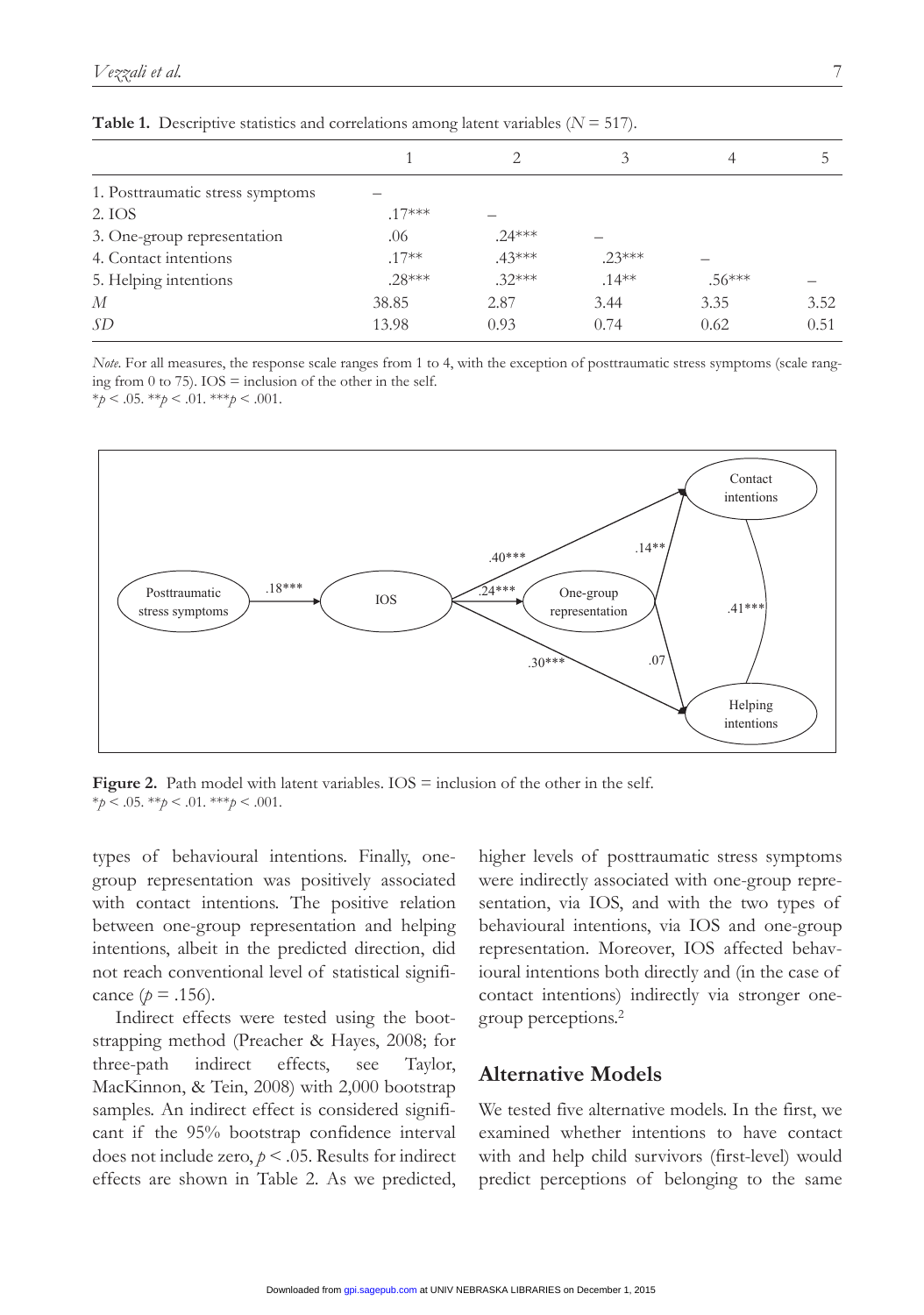| Italian sample ( $N = 395$ )     |                                     |                             |                            |                           |  |  |
|----------------------------------|-------------------------------------|-----------------------------|----------------------------|---------------------------|--|--|
| Predictor                        | Indirect process                    | Criterion variable          | Mean bootstrap<br>estimate | BCa bootstrap CI<br>(95%) |  |  |
| Posttraumatic stress<br>symptoms | <b>IOS</b>                          | One-group<br>representation | 0.0075                     | [0.0033, 0.0146]          |  |  |
| Posttraumatic stress<br>symptoms | <b>IOS</b>                          | Contact intentions          | 0.0095                     | [0.0045, 0.0193]          |  |  |
| Posttraumatic stress<br>symptoms | <b>IOS</b>                          | Helping intentions          | 0.0054                     | [0.0024, 0.0113]          |  |  |
| Posttraumatic stress<br>symptoms | $IOS - One-group$<br>representation | Contact intentions          | 0.0008                     | [0.0002, 0.0025]          |  |  |
| Posttraumatic stress<br>symptoms | $IOS - One-group$<br>representation | Helping intentions          | 0.0003                     | [0.000008, 0.0014]        |  |  |
| <b>IOS</b>                       | One-group<br>representation         | Contact intentions          | 0.0194                     | [0.0037, 0.0420]          |  |  |
| <b>IOS</b>                       | One-group<br>representation         | Helping intentions          | 0.0080                     | $[-0.0019, 0.0244]$       |  |  |

**Table 2.** Indirect effects  $(N = 517)$ .

*Note*. Mean bootstrap estimates are based on 2,000 bootstrap samples. IOS = inclusion of the other in the self.

group (second-level). In turn, one-group representation was examined as antecedent of psychological distance (IOS) to other survivors (third-level), in turn predicting posttraumatic stress levels (fourth-level). The model fitted the data poorly:  $\chi^2(24) = 126.47$ ,  $p \approx .00$ ;  $\chi^2/df =$ 5.27; SRMR = .10; RMSEA = .087; CFI = 0.93.

In the second alternative model, we included posttraumatic stress symptoms (first-level) as antecedent of the intentions to help other survivors (second-level). In turn, higher helping intentions were expected to increase one-group perceptions and IOS (third-level; correlation among the two variables was allowed), which in turn were tested as predictors of the intention to have contact with other survivors (fourth-level). The model did not fit the data well:  $\gamma^2(23)$  = 107.53,  $p \approx .00$ ;  $\gamma^2/df = 4.68$ ; SRMR = .081; RMSEA =  $.083$ ; CFI = 0.94.

In the third alternative model, we hypothesized that perceived psychological distance (IOS) to other survivors (first-level) would predict intentions to meet and help them (second-level). In turn, contact and helping intentions were examined as predictors of the perception of belonging to the same group (third-level), in turn leading to posttraumatic stress symptoms (fourth-level). The fit of this model however was worse than that of our proposed model:  $\gamma^2(23)$  = 74.49,  $p \approx .00$ ;  $\frac{\gamma^2}{4f} = 3.24$ ; SRMR = .079;  $RMSEA = .066$ ; CFI = 0.96.

In the fourth alternative model, posttraumatic stress symptoms were used as the independent variable (first-level), in turn predicting contact and helping intentions (second-level), IOS (thirdlevel), and one-group representation (fourthlevel). This model however did not fit data well:  $\gamma^2(23) = 113.84$ ,  $p \approx .00$ ;  $\gamma^2/df = 4.95$ ; SRMR =  $.087: RMSEA = .084: CFI = 0.94.$ 

The fifth alternative model was similar to the fourth alternative model except that one-group representation was included as third-level variable, and IOS as fourth-level variable. The fit of this model was practically identical to that of our proposed model: χ2(23) = 44.86, *p* = .0041; χ2/*df*  $= 1.95$ ; SRMR  $= .037$ ; RMSEA  $= .043$ ; CFI  $=$ 0.98. We will discuss the significance of this in the Discussion section.

# **Discussion**

This field survey of children affected by two earthquakes found that the event had a powerful psychological impact on them, measured by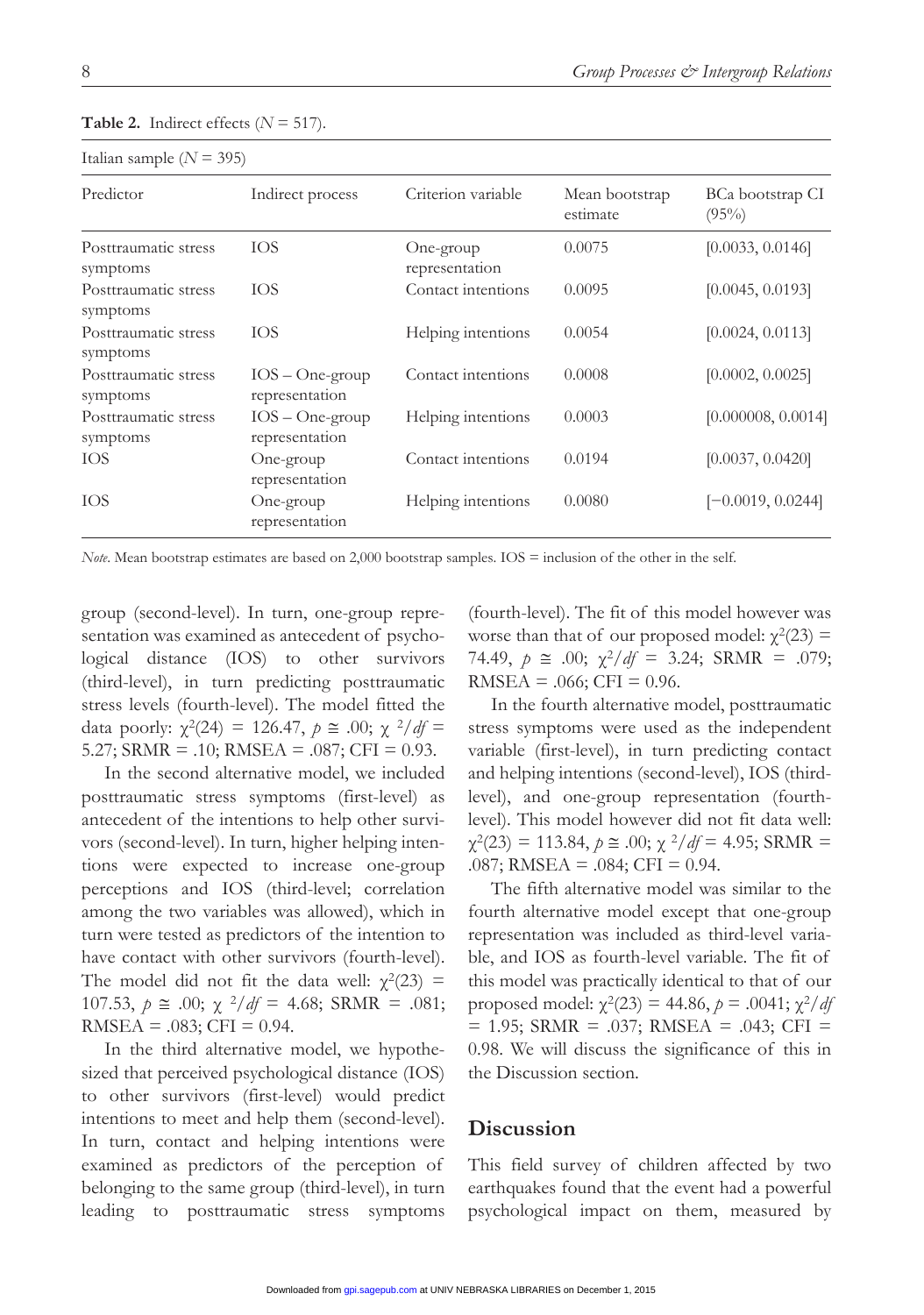posttraumatic stress symptoms, some six months after the major quakes. It might be thought that such distress would affect prosocial behaviour negatively, yet our respondents also reported high levels of both helping and contact intentions. We predicted and found that it was the very strength of these stress symptoms, which we can reasonably assume the children perceived as shared, that indirectly was associated with the strength of both helping and contact intentions. The analysis was consistent with a process in which stress symptoms had positive effects on helping and contact intentions through increasing psychological closeness to other children similarly affected by the earthquake, in turn enhancing the perception of belonging to a common group. In the first place, there was a quite strong association between IOS—measuring identity-fusion—and both of these dependent variables. In the second place, there was an association between onegroup representation and contact intentions. Against predictions, there was no association between one-group representation and helping intentions. This may be due to the specific helping intentions measure used. Typically, measures compare helping provided to ingroup and outgroup members. In our case, we did not assess intended helping toward children not involved in the earthquake. Possibly, future studies using a comparative measure of helping may be better equipped to identify an association between perceptions of being members of a single group and greater desire to help ingroup versus outgroup members.

These results accord with much psychological, sociological, and anthropological research showing the effects of disasters in creating a greater sense of community and an increase in solidarity behaviours (see Kaniasty & Norris, 1999; Oliver-Smith, 1999). What we have added to this literature is evidence of the underlying group process, by also using a new sample group especially vulnerable to the consequences of disasters (i.e., young children). Thus our results are in line with the suggestion derived from identity-fusion theory that high levels of self–other overlap lead to greater desires to help and be with these others in emergency situations (Buhrmester et al.,

2015)—although the present results have also gone beyond existing work on identity-fusion by showing that these effects on motivations to help others apply to people actually affected by the disaster, not just outside witnesses, and also that identity-fusion may be increased by shared distress. The results are also in accord with the social identity account of collective resilience in emergencies and disasters, according to which mutual aid amongst survivors reflects a cognitive redrawing of the boundaries of self; in this account each survivor becomes concerned with the other's wellbeing because "they" are now "us" (Drury et al., 2009a, 2009b). Moreover, results are also consistent with the CIIM (Gaertner & Dovidio, 2000, 2012), showing that perceiving being included in a superordinate group is associated with more positive behavioural intentions toward members of the common ingroup. However, here for the first time a pattern of responses to emergencies only analyzed previously in small samples and with interviews has been demonstrated quantitatively and with a large sample. These results are also notable and novel due to the fact that our study was carried out on a sample of schoolchildren—the first time as far as we are aware that identity-fusion and social identity processes in disasters have been studied in this age group. It is important to note that the pattern observed here is the same one that would be expected in adults, suggesting perhaps that, at least from 7 years old, age may not moderate these adaptive processes (though see Endnote 2).

Our interpretation of these results is that it is the fact that distress is shared—the earthquake was known by the children to be a common experience—rather than simply distress itself that leads to greater psychological closeness and shared social identity with others and hence to helping and contact intentions. The arousal: cost reward model (Piliavin, Dovidio, Gaertner, & Clark, 1981) suggests that one of the reasons for helping in an emergency is to reduce the costs (e.g., guilt or shame for inaction) of not helping. Our model cannot rule out this complementary explanation to our findings. However, the Piliavin et al. model is intended for those situations where an able helper is faced with a less able victim,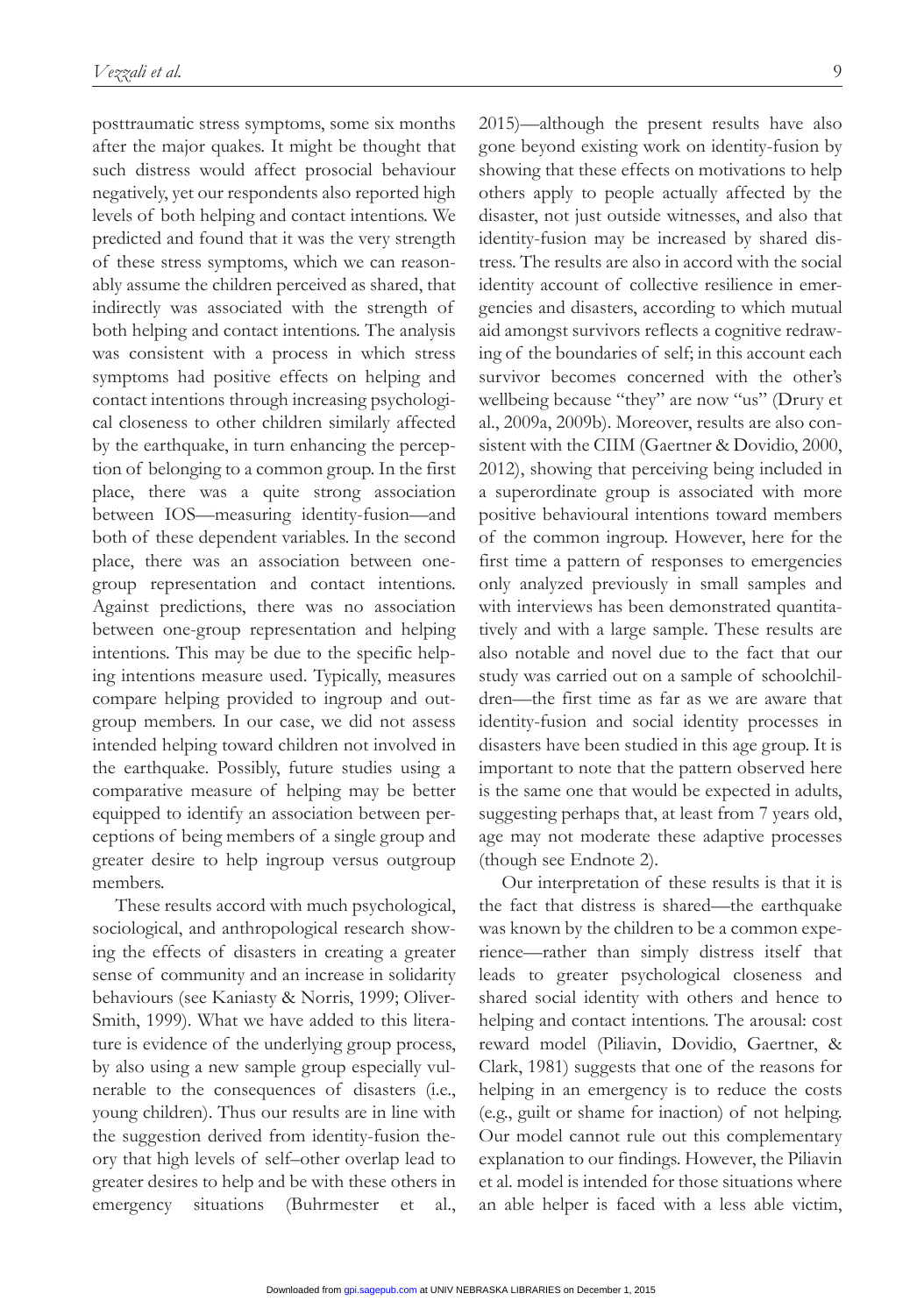rather than mass emergencies where both are "victims."

The present analysis also fits to some extent with recent studies of the effects of pain on creating a "social glue" (Bastian, Jetten, & Ferris, 2014), though unlike in Bastian, Jetten, Hornsey, and Leknes's (2014) study, the pathway in the present analysis was from distress to giving social support via closeness, not distress to closeness via giving social support (see the poor fit for alternative Model 2, in previous lines). While our behaviour with others can in principle tell us about our relationship with them, this was not what we found in the present case (see also the results for alternative Model 1). Thus we agree with the suggestion of Bastian, Jetten, Hornsey, et al. (2014) that shared distress makes salient other people who share in the same circumstances, operating like Campbell's (1958) common fate as a criterion for grouping other people with self (Turner, 1981).

This point, however, takes us to the limitations of this study and some remaining questions, the first of which is why stress symptoms were not correlated with one-group representation. One possible answer has to do with the measure. The one-group representation measure was a standard item for common ingroup identification (Gaertner et al., 1989), yet arguably it is more akin to a measure of ingroup homogeneity than strength of social identification in the form of ingroup solidarity, centrality, or self-stereotyping (see, e.g., Leach et al., 2008; Postmes et al., 2013). Indeed the measure we used refers to oneself only implicitly. However, our results show that distress can influence such a one-group representation indirectly, by increasing psychological closeness to other survivors. Possibly the same reason is the explanation for the weak association with contact intentions (relative to the relation of IOS with contact intentions) and the nonsignificant association with helping intentions.

An obvious limitation of the present design is that it is purely correlational and moreover relies entirely on self-report. The results from the fifth alternative model suggest that there may have been bidirectional effects (from behaviours to

identification as well as vice versa) and a design like this cannot rule that out. An additional limitation is that means for one-group representation and for contact and helping intentions are rather high, thus leaving open the possibility of ceiling effects. However, we would argue that these points must be balanced against the fact that research on disasters is difficult to carry out: people involved in disasters die, are seriously injured, or may not want to talk about their experiences. Also, events like earthquakes are unpredictable and so it is not feasible to carry out prospective studies of people's reactions to such events. However, there are ways that the present design could be developed to extend the analysis provided here. One way of doing so would be to include control groups (whenever possible) or follow up participants in the coming months, since the effects of the earthquake—on both stress and positive outcomes—may change over time. This calls for the importance of using longitudinal designs when examining responses to natural disasters. A second way would be to take independent measures of the children's actual behaviours—not just intentions—for example through teachers' ratings via sociometry or similar measures.

A further limitation is that participants could already feel closer to the other children of their school (IOS) and perceive them as belonging to a common group before the earthquake. However, since we have no data preceding the earthquake, there is no way of addressing this potential confound, that is, the change in IOS and one-group representation following the earthquake. However, the fact that posttraumatic stress symptoms were correlated with these variables suggests that the experience of the earthquake had a relevant role in determining their increase.

Before concluding, we must proffer a note of caution to the encouraging conclusions that might be drawn from this study. While disasters may often foster closeness and solidarity amongst survivors, there are a number of limits to their "mass democratizing" effects, as Kaniasty and Norris (1999) and Oliver-Smith (1996) have described.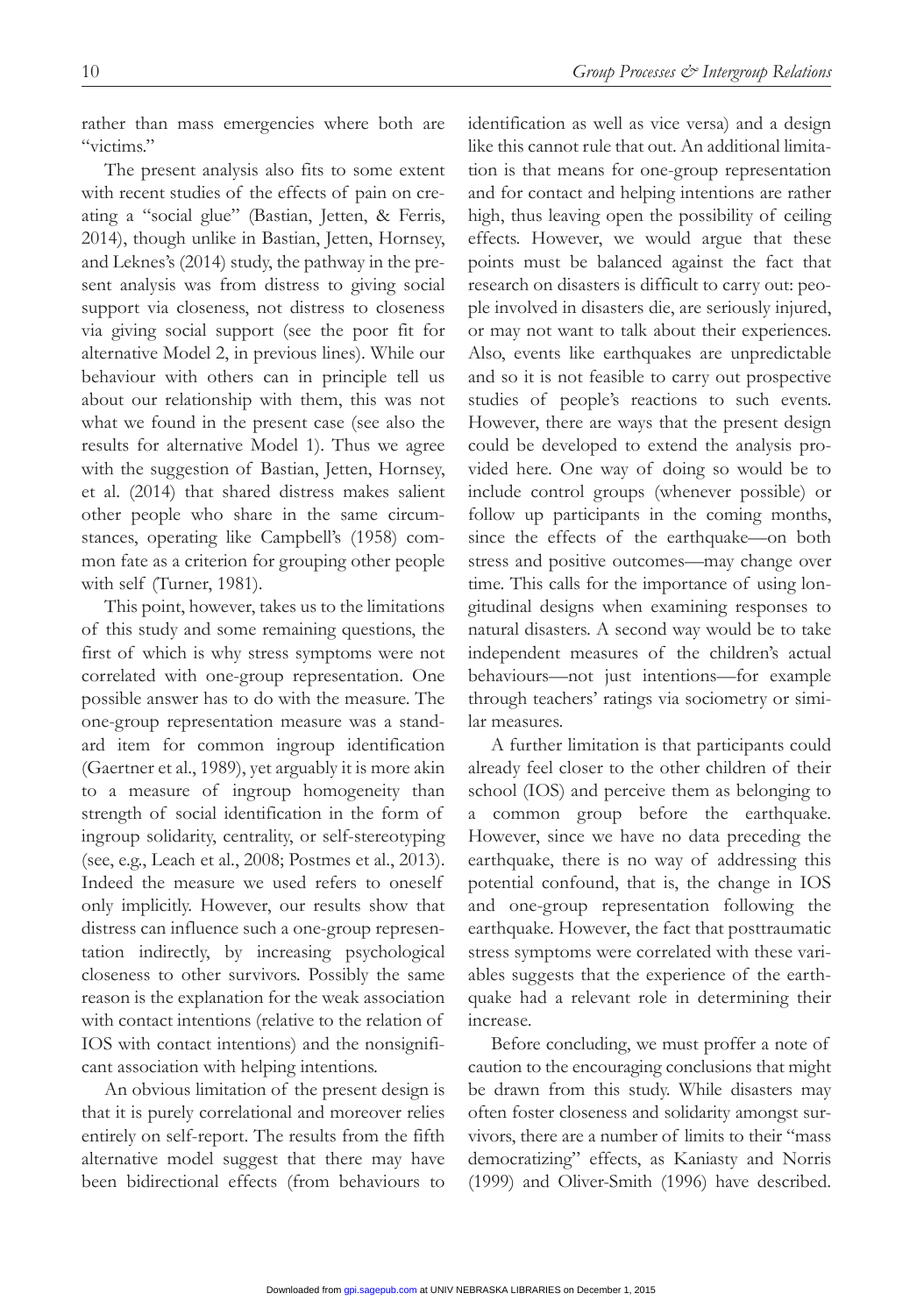First, "altruistic communities" are typically only short-lived, as needs in the affected group eventually outstrip the available help offered. Second, not everyone participates in or benefits equally from these communities. And, relatedly, disasters may sometimes amplify existing social stratifications—of class, gender, age, and ethnic group. In particular, the poorest groups are often least protected when disaster strikes.

Our concluding point is to highlight not only the theoretical significance but also the practical importance of the present findings. In their review of the policy implications of disaster research, Dynes and Drabek (1994) argued that those affected by disasters, far from being victims of "mass panic" and other pathology, need to be understood as "resources" for their fellow survivors (p. 12). In the case of the earthquake in Modena studied here, social support from peers was a vital factor in helping children to recover from its distressing effects (Cadamuro, Versari, Vezzali, Giovannini, & Trifiletti, 2015). In many disasters, there may not be sufficient numbers of professional emergency responders to reach everyone in good time or sufficient professional social workers to support people's recovery afterwards. Therefore, practically, some form of informal collective resilience in the public is necessary. The basis for this resilience, we suggest, is the human capacity to share identity with others—including strangers—simply because they suffered the same tragedy as oneself. The present study has provided some evidence for this group-based resilience.

#### **Acknowledgment**

We would like to thank Paola Caprari, Mirella Notardonato, Margherita Righi, Paola Spagnol and the other teachers for their help in the organization of the study. We are also grateful to the Institutes Frank, Giotto, Pertini (Carpi), Frank (Novi di Modena), Battisti (Rovereto sulla Secchia) for allowing us to collect data. Finally, we wish to thank the students enrolled in educational academic courses at the University of Modena and Reggio Emilia who helped with data collection and coding.

#### **Funding**

This research received no specific grant from any funding agency in the public, commercial, or not-for-profit sectors.

#### **Notes**

- 1. The questionnaires also included additional questions, unrelated to the specific aims of the study presented here. Some of these additional measures were used in the studies by Cadamuro, Versari, Vezzali, Giovannini, and Trifiletti (2015) and by Vezzali, Cadamuro, Versari, Giovannini, and Trifiletti (in press).
- 2. Including age, sex, group (Italian vs. immigrant), and, in a separate analysis, school of belonging (coded using four dummy variables) as covariates in the path model (i.e., regressing all endogenous variables on these covariates) did not affect the expected relationships between variables (however, when controlling for age, sex, and group, the relationship between one-group representation and helping intentions became significant,  $β = .11, p < .05$ ). We also tested whether group, age, or sex moderated some of the effects by using hierarchical regression. The only moderation effect was found for age, concerning the residual path from IOS to contact intentions: IOS increased contact intentions to a greater extent among older than among younger participants (in any case, the effect was highly significant also among the younger group).

#### **References**

- American Psychiatric Association. (2013). *Diagnostic and statistical manual of mental disorders* (5th ed.). Washington, DC: Author.
- Aron, A., Aron, E. N., & Smollan, D. (1992). Inclusion of Other in the Self Scale and the structure of interpersonal closeness. *Journal of Personality and Social Psychology*, *63*, 596–612. doi:10.1037/0022– 3514.63.4.596
- Barton, A. H. (1969). *Communities in disaster: A sociological analysis of collective stress situations*. New York, NY: Doubleday.
- Bastian, B., Jetten, J., & Ferris, L. J. (2014). Pain as social glue: Shared pain increases cooperation. *Psychological Science*, *25*, 2079–2085. doi:10.1177/0956797614545886
- Bastian, B., Jetten, J., Hornsey, M. J., & Leknes, S. (2014). The positive consequences of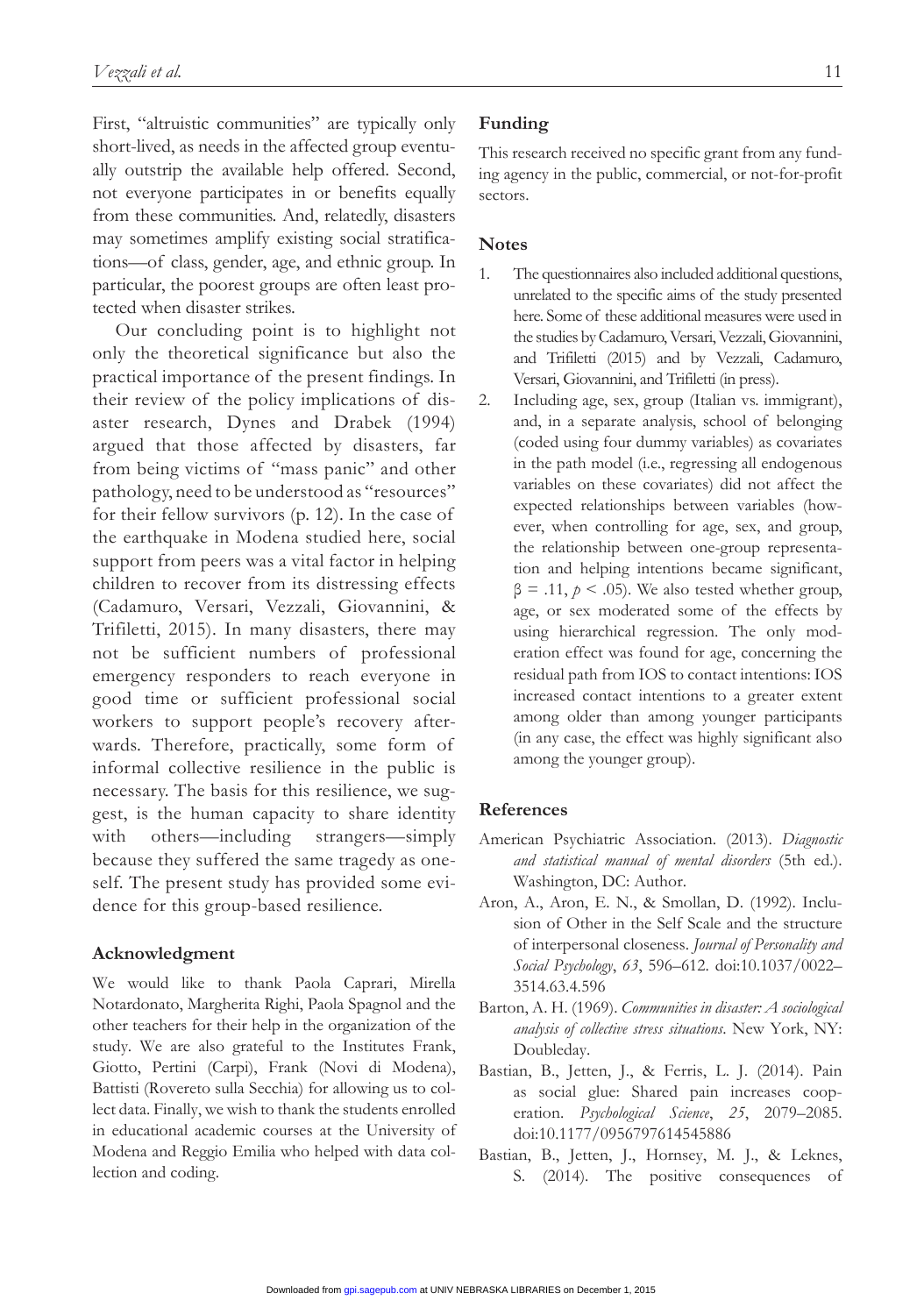pain: A biopsychosocial approach. *Personality and Social Psychology Review*, *18*, 256–279. doi:10.1177/1088868314527831

- Bellows, J., & Miguel, E. (2009). War and local collective action in Sierra Leone. *Journal of Public Economics*, *93*, 1144–1157. doi:10.1016/j. jpubeco.2009.07.012
- Bokszczanin, A. (2012). Social support provided by adolescents following a disaster and perceived social support, sense of community at school, and proactive coping. *Anxiety, Stress, & Coping: An International Journal*, *25*, 575–592. doi:10.1080/10 615806.2011.622374
- Buhrmester, M. D., Fraser, W. T., Lanman, J. A., Whitehouse, H., & Swann, W. B., Jr. (2015). When terror hits home: Identity fused Americans who saw Boston bombing victims as "family" provided aid. *Self and Identity*, *3*, 253–270. doi:10.1 080/15298868.2014.992465
- Cabinet Office. (2011). *Strategic national framework on community resilience*. London, UK: Cabinet Office.
- Cadamuro, A., & Versari, A. (2012). *Children's post traumatic stress disorder and psychological functioning in the aftermath of the earthquakes which struck Emilia Romagna in 2012*. Unpublished manuscript.
- Cadamuro, A., Versari, A., Vezzali, L., Giovannini, D., & Trifiletti, E. (2015). Cognitive performance in the aftermath of a natural disaster: The role of coping strategies, theory of mind and peer social support. *Child and Youth Care Forum*, *44*, 93–113. doi:10.1007/s10566–014–9272-z
- Cadamuro, A., Versari, A., Vezzali, L., & Trifiletti, E. (in press). Preventing the detrimental effects of posttraumatic stress in the aftermath of a natural disaster among young children: The role of theory of mind. *European Journal of Developmental Psychology*.
- Cameron, L., & Rutland, A. (2006). Extended contact through story reading in school: Reducing children's prejudice toward the disabled. *Journal of Social Issues*, *62*, 469–488. doi:10.1111/j.1540– 4560.2006.00469.x
- Campbell, D. T. (1958). Common fate, similarity, and other indices of the status of aggregates of persons as social entities. *Behavioral Science*, *3*, 14–25. doi:10.1002/bs.3830030103
- Carrington, D. (2014, December 29). It's not just the home, it's the community. *The Guardian*, p. 7.
- Clarke, L. (2002). Panic: Myth or reality? *Contexts*, *1*, 21–26. doi:10.1525/ctx.2002.1.3.21
- Drury, J., Cocking, C., & Reicher, S. (2009a). Everyone for themselves? A comparative study of crowd

solidarity among emergency survivors. *British Journal of Social Psychology*, *48*, 487–506. doi:10.1348/01 4466608X357893

- Drury, J., Cocking, C., & Reicher, S. (2009b). The nature of collective resilience: Survivor reactions to the 2005 London bombings. *International Journal of Mass Emergencies and Disasters*, *27*, 66–95.
- Drury, J., Cocking, C., Reicher, S., Burton, A., Schofield, D., Hardwick, A., & Langston, P. (2009). Cooperation versus competition in a mass emergency evacuation: A new laboratory simulation and a new theoretical model. *Behavior Research Methods*, *41*, 957–970. doi:10.3758/BRM.41.3.957
- Dynes, R. R., & Drabek, T. E. (1994). The structure of disaster research: Its policy and disciplinary implications. *International Journal of Mass Emergencies and Disasters*, *12*, 5–23. Retrieved from [www.ijmed.](www.ijmed.org/articles/424/download/) [org/articles/424/download/](www.ijmed.org/articles/424/download/)
- Fritz, C. E. (1996). Disasters and mental health: Therapeutic principles drawn from disaster studies. *Historical and Comparative Disaster Series # 10*. University of Delaware, Disaster Research Center. (Original work published 1961)
- Furr, J. M., Corner, J. S., Edmunds, J. M., & Kendall, P. C. (2010). Disasters and youth: A meta-analytic examination of posttraumatic stress. *Journal of Consulting and Clinical Psychology*, *78*, 765–780. doi:10.1037/a0021482
- Gaertner, S. L., & Dovidio, J. F. (2000). *Reducing intergroup bias: The common ingroup identity model*. Philadelphia, PA: Psychology Press.
- Gaertner, S. L., & Dovidio, J. F. (2012). The common ingroup identity model. In P. A. M. van Lange, A. W. Kruglanski, & E. T. Higgins (Eds.), *Handbook of theories of social psychology* (Vol. 2, pp. 439–457). Thousand Oaks, CA: Sage.
- Gaertner, S., Mann, J., Murrell, A., & Dovidio, J. F. (1989). Reducing intergroup bias: The benefits of recategorization. *Journal of Personality and Social Psychology*, *57*, 239–249. doi:10.1037/0022– 3514.57.2.239
- Gilligan, M. J., Pasquale, B. J., & Samii, C. (2014). Civil war and social cohesion: Lab-in-the-field evidence from Nepal. *American Journal of Political Science*, *58*, 604–619. doi:10.1111/ajps.12067
- Gómez, A., Brooks, M. L., Buhrmester, M. D., Vázquez, A., Jetten, J., & Swann, W. B., Jr. (2011). On the nature of identity fusion: Insights into the construct and a new measure. *Journal of Personality and Social Psychology*, *100*, 918–933. doi:10.1037/ a0022642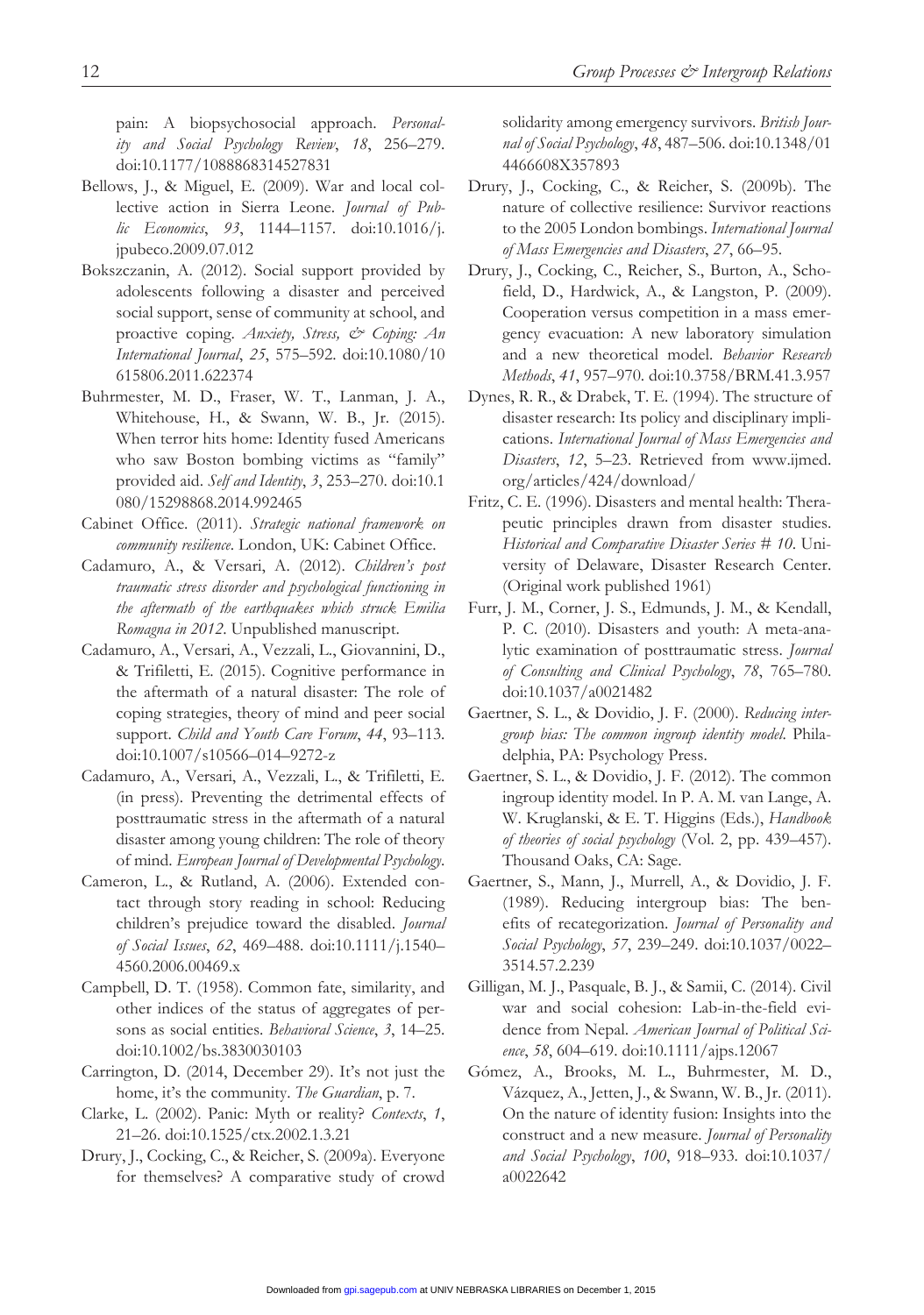- Green, B. L., Grace, M. C., Vary, M. G., Kramer, T. L., Gleser, G. C., & Leonard, A. C. (1994). Children of disaster in the 2nd decade: A 17-year follow-up of Buffalo Creek survivors. *Journal of The American Academy of Child and Adolescent Psychiatry*, *33*, 71– 79. doi:10.1097/00004583–199401000–00011
- Gurwitch, R. H., Kees, M., & Becker, S. M. (2002). In the face of tragedy: Placing children's reactions to trauma in a new context. *Cognitive and Behavioral Practice*, *9*, 286–295. doi:10.1016/S1077– 7229(02)80022–0
- Haslam, S. A., Reicher, S. D., & Levine, M. (2012). When other people are heaven, when other people are hell: How social identity determines the nature and impact of social support. In J. Jetten, C. Haslam, & S. A. Haslam (Eds.), *The social cure: Identity, health and well-being* (pp. 157–174). Hove, UK: Psychology Press.
- Horowitz, M., Wilner, N. J., & Alvarez, W. (1979). Impact of Events Scale: A measure of subjective stress. *Psychosomatic Medicine*, *41*, 209–218.
- Hu, L., & Bentler, P. M. (1999). Cutoff criteria for fit indexes in covariance structure analysis: Conventional criteria versus new alternatives. *Structural Equation Modeling*, *6*, 1–55. doi:10.1080/10705519909540118
- Jacob, B., Mawson, M. A., Payton, M. D., & Guignard, J. C. (2008). Disaster mythology and fact: Hurricane Katrina and social attachment. *Public Health Reports*, *123*, 555–566. Retrieved from [http://www.ncbi.nlm.nih.gov/pmc/articles/](http://www.ncbi.nlm.nih.gov/pmc/articles/PMC2496928/) [PMC2496928/](http://www.ncbi.nlm.nih.gov/pmc/articles/PMC2496928/)
- Jencson, L. (2001). Disastrous rites: Liminality and communitas in a flood crisis. *Anthropology and Humanism*, *26*, 46–58. doi:10.1525/ahu.2001.26.1.46
- Jöreskog, K. G., & Sörbom, D. (2004). LISREL 8.*7 for Windows [Computer software]*. Lincolnwood, IL: Scientific Software International, Inc.
- Kaniasty, K. (2012). Predicting social psychological well-being following trauma: The role of postdisaster social support. *Psychological Trauma*, *4*, 22–33. doi:10.1037/a0021412
- Kaniasty, K., & Norris, F. (1999). Individuals and communities sharing trauma: Unpacking the experience of disaster. In R. Gist & B. Lubin (Eds.), *Response to disaster: Psychosocial, ecological, and community approaches to understanding disaster* (pp. 25–62). London, UK: Brunner/Mazel.
- Kar, N., & Bastia, B. K. (2006). Post traumatic stress disorder, depression and generalised anxiety disorder in adolescent after a natural disaster: A

study of comorbidity. *Clinical Practice and Epidemiology in Mental Health*, *2*, 17–23. doi:10.1186/1745– 0179–2–17

- La Greca, A. M., Silverman, W. K., Lai, B., & Jaccard, J. (2010). Hurricane-related exposure experiences and stressors, other life events, and social support: Concurrent and prospective impact on children's persistent posttraumatic stress symptoms. *Journal of Consulting and Clinical Psychology*, *78*, 794–805. doi:10.1037/a0020775
- Lambert, J. E., Holzer, J., & Hasbun, A. (2014). Association between parents' PTSD severity and children's psychological distress: A meta-analysis. *Journal of Traumatic Stress*, *27*, 9–17. doi:10.1002/jts.21891
- Leach, C. W., van Zomeren, M., Zebel, S., Vliek, M. L., Pennekamp, S. F., Doosje, B., . . .Spears, R. (2008). Group-level self-definition and self-investment: A hierarchical (multicomponent) model of in-group identification. *Journal of Personality and Social Psychology*, *95*, 144–165. doi:10.1037/0022–3514.95.1.144
- Levine, M., Prosser, A., Evans, D., & Reicher, S. (2005). Identity and emergency intervention: How social group membership and inclusiveness of group boundaries shape helping behaviour. *Personality and Social Psychology Bulletin*, *31*, 443–453. doi:10.1177/0146167204271651
- Little, T. D., Cunningham, W. A., Shahar, G., & Widaman, K. F. (2002). To parcel or not to parcel: Exploring the question, weighing the merits. *Structural Equation Modeling*, *9*, 151–173. doi:10.1207/ S15328007SEM0902\_1
- Mawson, A. (2007). *Mass panic and social attachment: The dynamics of human behavior*. Aldershot, UK: Ashgate.
- Nier, J. A., Gaertner, S. L., Dovidio, J. F., Banker, B. S., Ward, C. M., & Rust, M. C. (2001). Changing interracial evaluations and behavior: The effects of a common ingroup identity. *Group Processes and Intergroup Relations*, *4*, 299–316. doi:10.1177/1368430201004004001
- Norris, F. H., & Kaniasty, K. (1996). Received and perceived social support in times of stress: A test of the social support deterioration deterrence model. *Journal of Personality and Social Psychology*, *71*, 498– 511. doi:10.1037/0022–3514.71.3.498
- Oliver-Smith, A. (1996). Anthropological research on hazards and disasters. *Annual Review of Anthropology*, *25*, 303–328. doi:10.1146/annurev. anthro.25.1.303
- Oliver-Smith, A. (1999). The brotherhood of pain: Theoretical and applied perspectives on postdisaster solidarity. In A. Oliver-Smith & S. M.